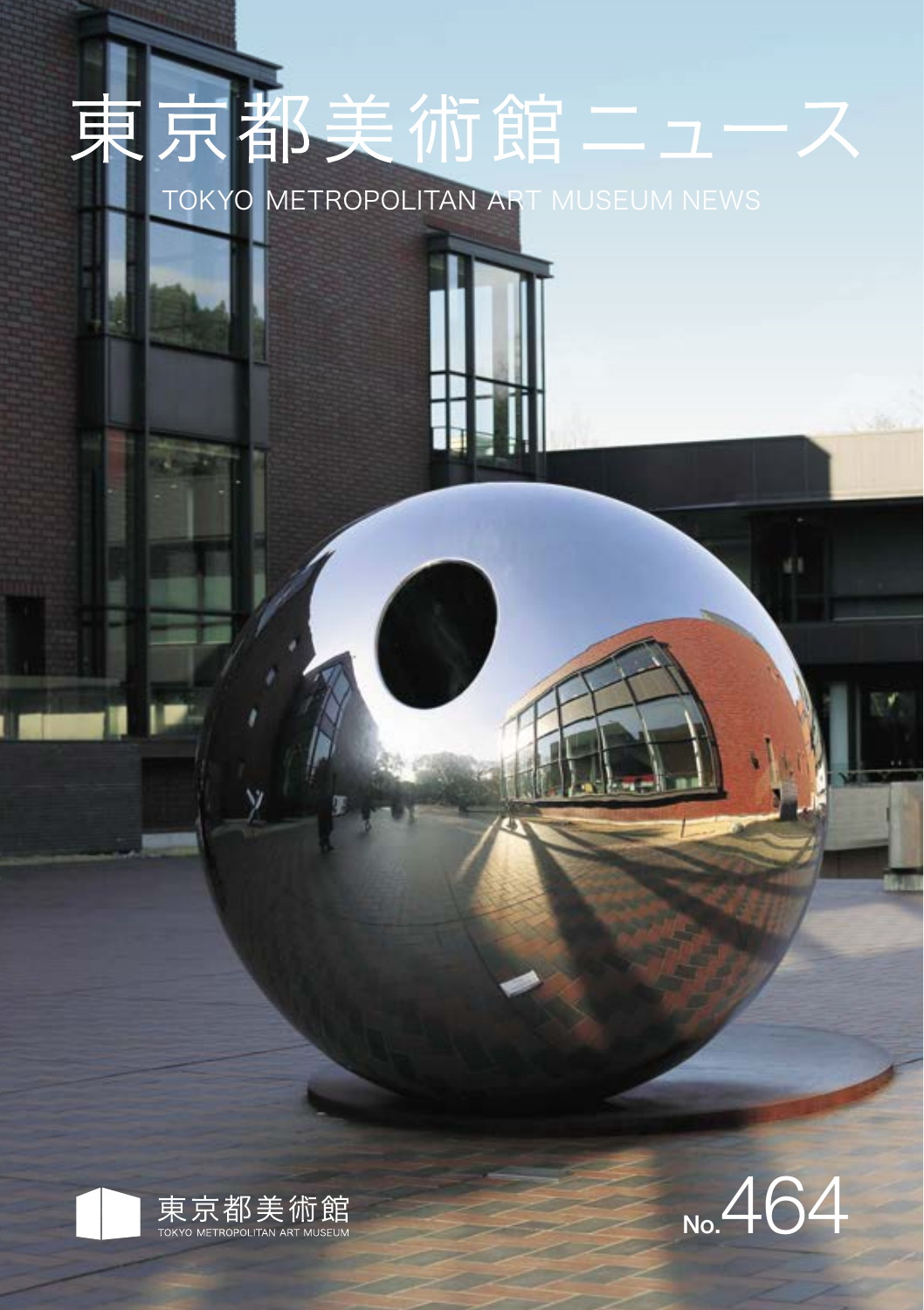人と作品、人と人、人と場所をつなぐ

## Art Communication

美術館が作品を鑑賞する場にとどまらず、鑑賞を「体験」として、より深める場所になるように、 さまざまなアート・コミュニケーション・プログラムを展開しています。 今回は、アート・コミュニケーション事業の柱の一つである「とびらプロジェクト」に関連して、 2020年2月11日(火・祝)に行われた「とびらプロジェクトフォーラム」※1の様子をご報告します。

The Museum offers art communication programs designed to take visitors beyond simple viewing to a deeper "experience" of the artworks. This time, we report on the "Tobira Project Forum" held on February 11 (Tue-holiday) 2020. The "Tobira Project Forum" is a discussion platform of the "Tobira Project," a pillar of the Museum's Art Communication Program.



Reviewing the project's value and thinking forward. "Tobira Project Forum"

 とびらプロジェクトでは、アート・コミュニケータ 「とびラー」募集にあわせ、理念や活動を紹介 し、その価値を振り返る「とびらプロジェクトフォ ーラム」を行っています。2019年度は「美術館と SDGs(持続可能な開発目標)」をテーマに活 動を振り返りました。

The "Tobira Project Forum" announces the next term of "Tobira" art communicator recruiting. It additionally explains the project's concept and activities, and reviews its achievements. The forum this time reviewed its activities under the theme, "The Art Museum and SDGs (Sustainable Development Goals)."

#### とびらプロジェクトとは?

What is the Tobira Project?

とびらプロジェクトとは美術館を拠点にアートを介して コミュニティを育むソーシャルデザインプロジェクトで す。2012年度より当館と東京藝術大学が連携し始動。 現在142名の一般公募された3年任期のアート・コミ ュニケータ「とびラー」と対話を重ね活動中。

The Tobira Project is a social design project of the Tokyo Metropolitan Art Museum aimed at fostering community through art. The Tobira Project began in 2012 as a cooperative endeavor of the Museum and Tokyo University of the Arts. Currently, 142 three-year-term Tobira art communicators, recruited from the general public, are engaged in activities.

### 2030年の未来へ美術館とSDGs~ アート・コミュニケータがひらく 持続可能な社会に向けて

The Art Museum and SDGs Art communicator activities for a sustainable society

 このフォーラムでは前号で報告したICOM京 都大会※2での議論も背景に、とびらプロジェクト の活動をSDGsの理念と照らし、アート・コミュ ニケータの働きを振り返りました。

 冒頭、東京藝術大学美術学部特任助手の 大谷郁がプロジェクト概要を紹介。アートを介し て多様性を肯定し対話のあるコミュニティを育 むという理念や、作品を介し時代や場所を越え て文化と接続し社会とつながるという美術館体 験の本質、そうした作品との出会いに伴走する アート・コミュニケータの役割を伝えました。

 続くトークセッションでは、当館学芸員の稲庭 彩和子が「美術館とSDGs」について発表。美 術館が物中心の場から物と人とのコミュニケー ションが生まれる人々のつながりの場へと歴史 的に変化していることを踏まえ、ICOMでの議論 も引用しながら美術館とSDGsが重ねて議論さ れている世界の現状が報告されました。その上 で、SDGsの中で一番重要なのは、「人々の関わ り」、「パートナーシップ」の作り方の変革であり、 特に地縁・血縁等の旧来的なコミュニティが衰 退し社会的孤立が大きな問題となっている日本 では、美術館を拠点とするアートを介した新しい



パネルディスカッションでは和やかに議論が交わされた Exchanging views during a congenial panel discussion

つながりに可能性があると述べました。その後、 3人のアート・コミュニケータが登場し、任期満了 後に起業した地域の学びの場づくりや、高齢者 施設での造形ワークショップ等の活動を紹介。 本プロジェクトでの出会いによる人生観の変化 や、平等な関係の心地よさ、さまざまな場面で感 じられる「誰一人取り残さない」という考え方等、 「関わり方」の感想も実感を持って語られました。

 最後のパネルディスカッションでは、他者との 関わりと美術の関係や、社会における対話の 重要性などが語られる一方、美術館活動を SDGsで語ることへの疑問も提示されるなど、 活発な意見交換がなされ、フォーラムは終了しま した。

 フォーラム後、281名の応募者の中から54名 が新規とびラーとしてプロジェクトに加わりまし た。今後の活動にも関心をお寄せいただけた ら幸いです。 (東京都美術館 学芸員 熊谷香寿美) This forum, held in the wake of the September ICOM Kyoto 2019, examined Tobira Project activities in light of SDGs and reviewed efforts being made by art communicators. OTANI Iku (Project Research Associate, Tokyo University of the Arts) began by explaining the role of art communicators in people's encounters with art. Museum curator INANIWA Sawako then discussed "the Art Museum and SDGs." After giving an update on the state of the argument, globally, concerning art museums and SDGs, Inaniwa explained that art activities based in local art museums have a real potential to generate new connectivity among people in Japan, where social isolation is increasing due to the loss of traditional communities and regional and family ties. Thereafter, three art communicators, fresh from three-year terms, discussed approaches to "getting involved" and how the project had changed their views of life, and a lively exchange ensued in the final panel discussion. After the Forum, 54 of 281 applicants joined the project as new Tobiras.

(KUMAGAI Kazumi, Assistant Curator)



Many visitors also attended part two of the Forum, held the same day 同日開催された第2部にも多くの来場者が参加した

※1/ここでは第1部の様子を紹介する。第1部登壇者:日比野克彦(東京藝術大学美術学部長、岐阜県美術館館長、とびらプロジェクト代 表教員)、西村佳哲(リビングワールド代表、とびらプロジェクト・アドバイザー)、森司(アーツカウンシル東京事業推進室事業調整課長、とびら プロジェクト・アドバイザー)、三ツ木紀英(NPO法人芸術資源開発機構代表理事)、稲庭彩和子(東京都美術館アート・コミュニケーション係 長、とびらプロジェクト・マネージャ)、伊藤達矢(東京藝術大学美術学部特任准教授、とびらプロジェクト・マネージャ)、大谷郁(東京藝術大 学美術学部特任助手、とびらプロジェクト・コーディネータ)、アート・コミュニケータ(上神田健太、平野文千、木村仁美)/記録動画https:// tobira-project.info/movie1 ※2/第25回ICOM(国際博物館会議)京都大会2019、2019年9月1日~7日に京都で開催された